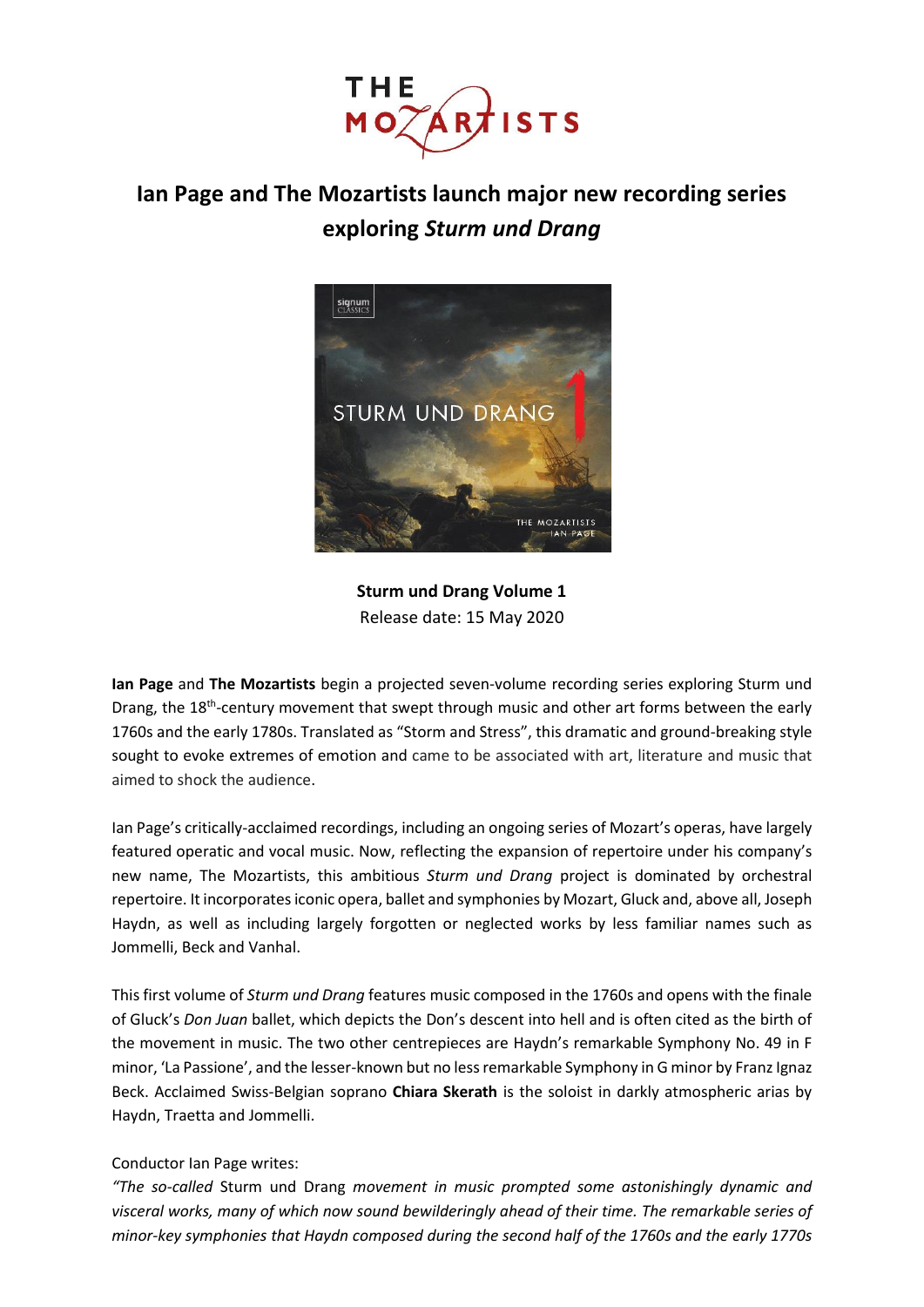*are rightly acknowledged as the peak of this repertoire, but alongside these masterpieces I wanted to explore and champion lesser known works that captured the spirit of the time and similarly embodied the often turbulent and passionate reaction against the niceties of rococo style. Much of the repertoire, but by no means all of it, is centred around Vienna, and draws on the movement's penchant for highlycharged minor-key symphonies combined with the equally reactionary operatic reforms of composers such as Gluck, Jommelli and Traetta, and this music really lifts off the page when played on instruments of the period. The process of programming this series has been extremely stimulating and at times surprising* – as with the wonderful Beck symphony featured on the first disc, for example – and I'm very *excited at the prospect of sharing this music with our audiences."*

This album was recorded at St John's Smith Square, London in January 2019 and will be released on the Signum record label on 15 May 2020. The second volume will follow next season, with Volumes 3-7 scheduled over the coming years.

#### **Track listing:**

**GLUCK: Final scene from** *Don Juan* Larghetto – Chaconne (Allegro non troppo)

**JOMMELLI: "Ombre che tacite qui sede" from** *Fetonte (Chiara Skerath, Fetonte)*

**HAYDN: "Non v'è chi mi aiuta" from** *La canterina (Chiara Skerath, Gasparina)*

#### **BECK: Symphony in G minor, Op. 3, no.3**

1. Allegro con spirito 2. Andante un poco adagio 3. Minuetto e Trio 4. Presto

**TRAETTA: "Crudeli, ahimè, che fate?" from** *Sofonisba (Chiara Skerath, Sofonisba)*

**TRAETTA: "Sofonisba, che aspetti?" from** *Sofonisba (Chiara Skerath, Sofonisba)*

**HAYDN: Symphony No. 49 in F minor, 'La Passione'**

- 1. Adagio
- 2. Allegro di molto
- 3. Menuet e Trio
- 4. Presto

**[www.classicalopera.co.uk](http://www.classicalopera.co.uk/)**

**- ENDS -**

**For further information and review copies please contact Louise Sizer: 0207 292 7350 / [Louise.Sizer@premiercomms.com](mailto:Louise.Sizer@premiercomms.com)**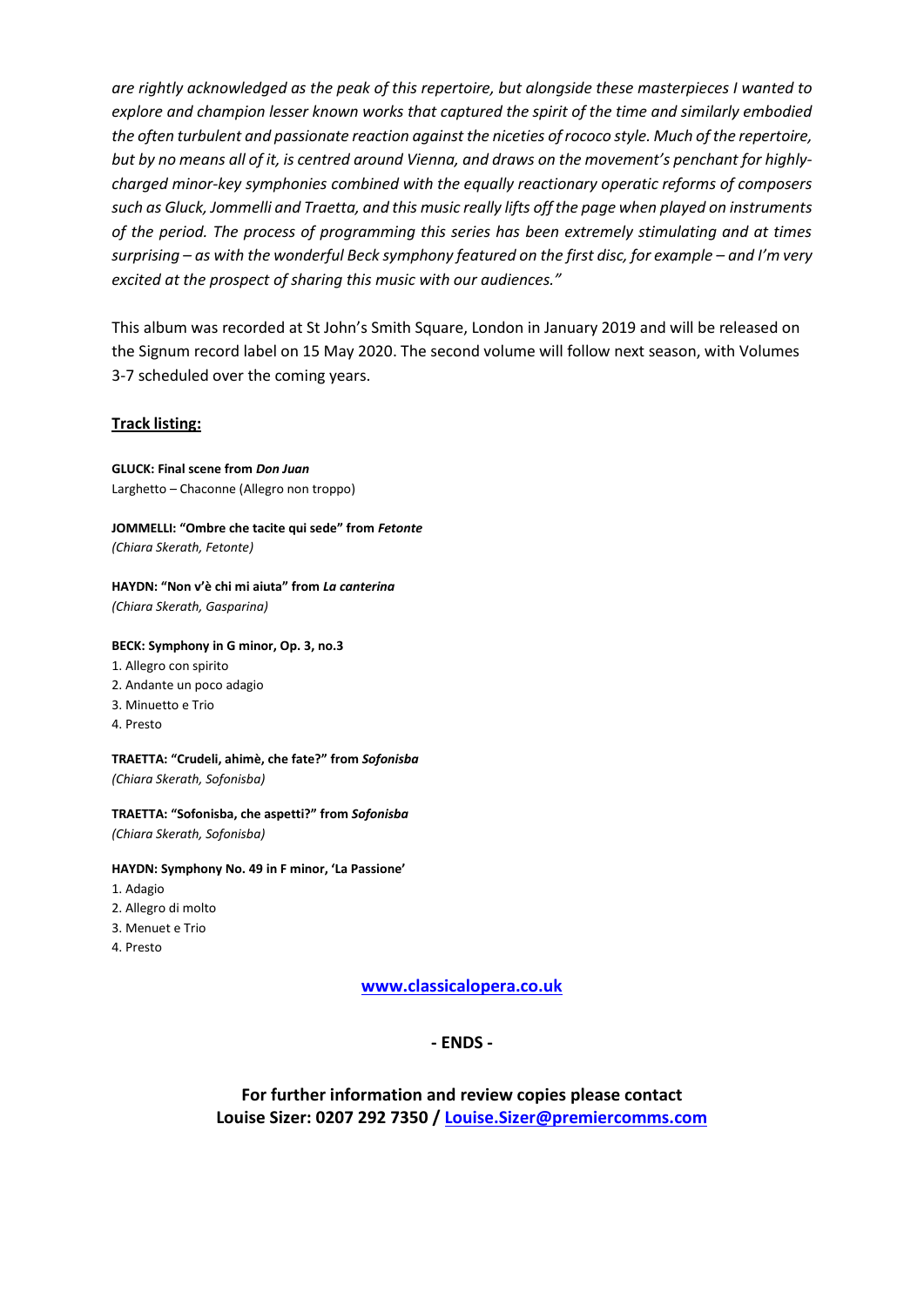### **Notes to Editors:**

## **The Mozartists**

The Mozartists were launched in 2017 as an extension of Ian Page's work with his internationally acclaimed period-instrument ensemble Classical Opera. Their début recording, 'Perfido!' – a programme of concert arias by Mozart, Haydn and Beethoven sung by British soprano Sophie Bevan – was shortlisted for the 2017 International Opera Awards, and was followed in 2018 by 'Mozart in London', which was selected as Recording of the Month in Gramophone and Limelight magazines.

Under the leadership of Ian Page, The Mozartists are among the world's leading exponents of the music of Mozart and his contemporaries, and are particularly renowned for their fresh and stylish performances, their ability to discover and nurture outstanding young artists, and their imaginative and illuminating programming. Formerly known as Classical Opera, they have performed most of Mozart's stage works, as well as operas by J. C. Bach, Gluck, Haydn, Arne, Telemann, Jommelli and Hasse, and in 2012 they embarked on a major new recording cycle of the complete Mozart operas. The company's discography also includes 'The A-Z of Mozart Opera' (Sony Classics, 2007, relaunched on Signum Classics in 2014), 'Blessed Spirit – a Gluck retrospective' (Wigmore Hall Live, 2010), Thomas Arne's *Artaxerxes* (Linn Records, 2011), and 'Where'er You Walk', a programme of arias composed for the celebrated English tenor John Beard, featuring Allan Clayton (Signum Classics, 2016).

The company has presented staged operas at Sadler's Wells, The Royal Opera House, Covent Garden, Southbank Centre, Buxton Opera House and the Schwetzingen Rokokotheater, and frequent concerts at Wigmore Hall, the Barbican, Cadogan Hall and Kings Place. It has also appeared in France, Italy, Germany and the Czech Republic, and in 2016 was invited to present the opening three concerts of the prestigious Haydn Festival in Eisenstadt.

In 2015 Ian Page launched MOZART 250, a ground-breaking 27-year project following the chronological trajectory of Mozart's life, works and influences. Each year MOZART 250 explores the music being composed and performed exactly 250 years previously, thereby placing Mozart's life and music in context, and this major initiative has already incorporated music by over thirty composers.

#### **Ian Page**

Ian Page is the founder, conductor and artistic director of The Mozartists, formerly known as Classical Opera, and is receiving growing recognition as one of the leading British conductors of his generation. He began his musical education as a chorister at Westminster Abbey, and subsequently studied English Literature at the University of York before completing his studies at the Royal Academy of Music in London. At the start of his career he worked on the music staff at Glyndebourne Festival Opera, Scottish Opera, Opera Factory and the Drottningholm Slottsteater in Sweden, assisting such conductors as Sir Charles Mackerras, Sir Alexander Gibson, Ivor Bolton and Mark Wigglesworth.

With Classical Opera he has conducted most of Mozart's early operas – including the world première of the 'original' version of *Mitridate, re di Ponto* and a new completion of *Zaide* – as well as the three Da Ponte operas and *La clemenza di Tito*. He has also conducted the UK premières of Gluck's *La clemenza di Tito*, Telemann's *Orpheus*, Jommelli's *Il Vologeso*, Haydn's *Applausus* and Hasse's *Piramo e Tisbe*, and the first staging for 250 years of J. C. Bach's *Adriano in Siria*. He made his Royal Opera House début conducting Arne's *Artaxerxes* at the Linbury Theatre, and his studio recording of the work was subsequently released on Linn Records. He has conducted in all of London's leading concert halls, and also at the Bath, Brighton, Buxton, Lichfield and Newbury Festivals, as well as in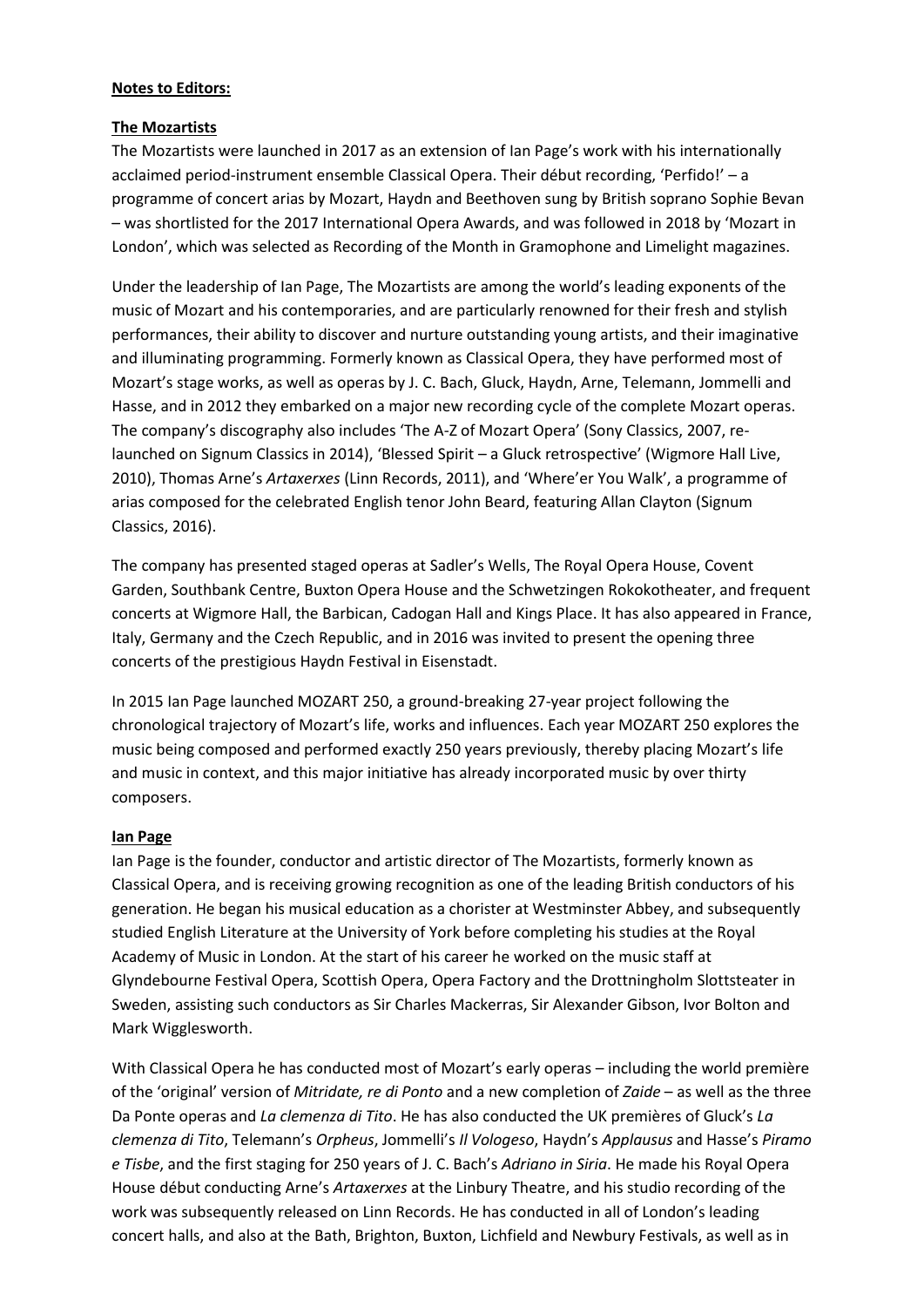Italy, France, Germany, Austria and the Czech Republic. In 2019 he conducted Handel's *Ariodante* at the Drottningholm Festival in Sweden, with Ann Hallenberg in the title role, and his future engagements include débuts in Paris and Brussels and recordings of Mozart's *La Betulia liberata* and volume 2 of *Sturm und Drang*. He devised and conducted Classical Opera's recordings of 'The A-Z of Mozart Opera' (Signum Classics) and 'Blessed Spirit – a Gluck retrospective' (Wigmore Hall Live), both of which were selected for Gramophone magazine's annual Critic's Choice, and he recently embarked on an acclaimed new complete cycle of Mozart opera recordings with Classical Opera. He has also created and devised MOZART 250, a ground-breaking 27-year journey through Mozart's music and influences, which was launched in London in 2015.

#### **Chiara Skerath**

Praised for her "brilliant technique" and her "velvety timbre" (Opera Magazine), Swiss soprano Chiara Skerath has made acclaimed débuts in the title role of Monteverdi's *L'incoronazione di Poppea* at Opéra de Nantes, as Melisande (*Pelleas et Melisande*) at Opéra de Bordeaux, Ännchen (*Der Freischütz*) in Paris and on tour with the Insula Orchestra, and as Antigone (Enescu's *Oedipe*) at the Salzburg Festival. She has appeared in numerous roles at Opéra National de Paris and has already established an outstanding reputation as a Mozart singer. She first worked with Ian Page and The Mozartists on their recording of Mozart's *Il sogno di Scipione* and has since appeared with them as Ninetta (*La finta semplice*) and in concert at London's Wigmore Hall and Southbank Centre. Skerath's numerous awards have included the Audience Prize at the 2014 Queen Elisabeth Competition, the 2013 International Nadia et Lili Boulanger Competition and the 2012 Emmerich Smola Förderpreis.

#### **Forthcoming releases by Ian Page and The Mozartists:**

*Sturm und Drang* **Vol. 2** – due for release in 2020/21 **Mozart:** *La Betulia Liberata* – due for release in 2021

#### **Forthcoming key events:**

#### **Mozart in Italy Festival**

#### **6-8 March - Cadogan Hall, London**

Ian Page and The Mozartists continue their MOZART 250 series with a three-day mini-festival exploring the music that Mozart composed and heard in Italy during the course of 1770. Featured works by Mozart include symphonies, concert arias and highlights and first drafts from *Mitridate, re di Ponto, and* excerpts from largely forgotten operas including Guglielmi's *Ruggiero*, Piccinni's *Cesare in Egitto*, Mysliveček's *La Nitteti* and Jommelli's *Armida abbandonata*. The festival includes a series of talks and illustrated lectures by leading scholars including Cliff Eisen and Sergio Durante.

#### **Mozart's Keys**

#### **30 April, 7:30pm - Queen Elizabeth Hall**

E flat major is the key to this exquisite line-up of Mozart masterpieces, as conductor Ian Page and The Mozartists collaborate for the first time with the celebrated Dutch fortepianist Ronald Brautigam.

#### **Mozart's Czech Mates**

#### **14 July, 7:30pm - Wigmore Hall, London**

A concert exploring Mozart's links and friendships with a number of outstanding Bohemian